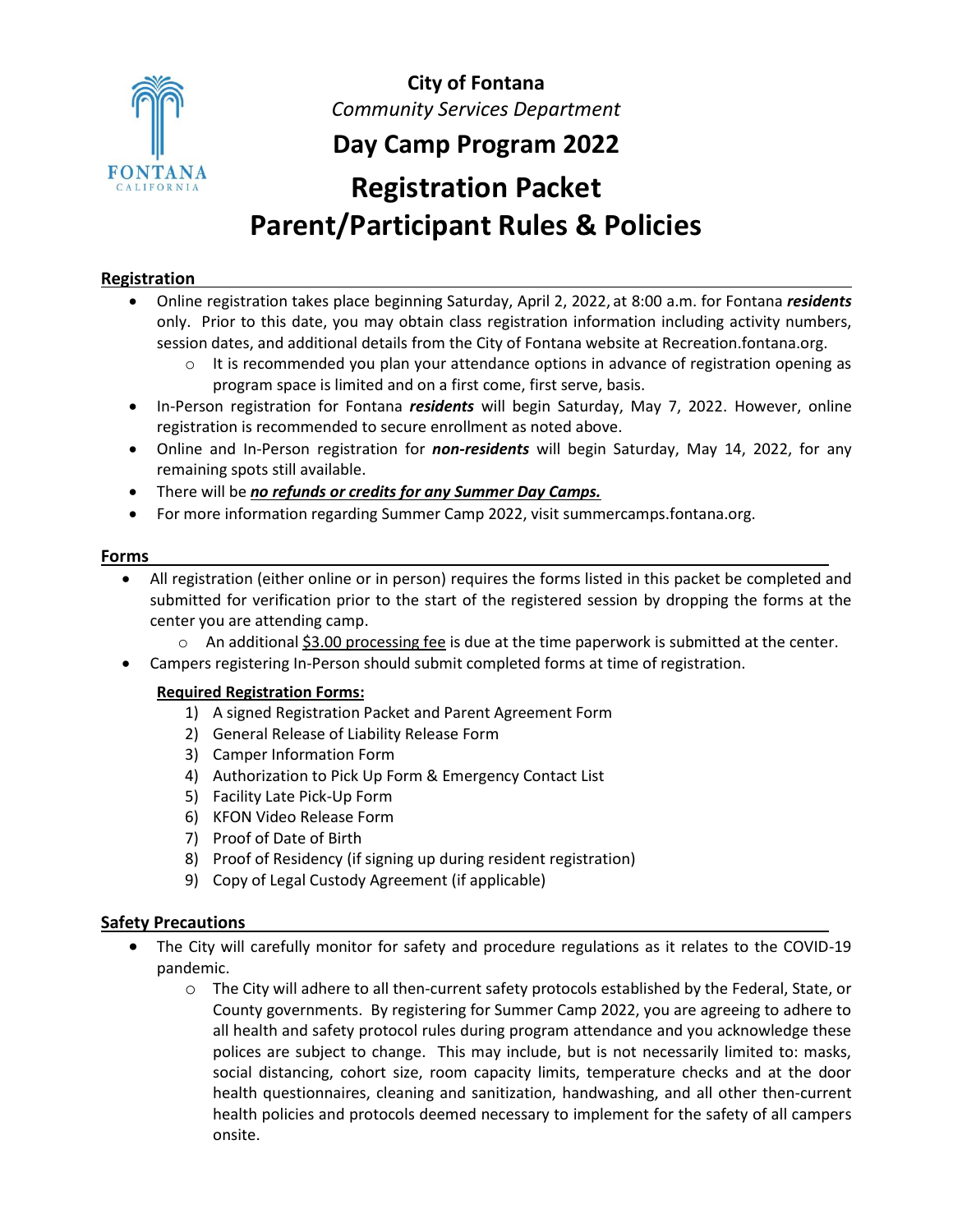• All participants must adhere to camp rules and safety measures. Failure to follow these rules or measures may result in removal from the program.

#### **Dates and Times**

- Most camps are offered Monday through Friday between the hours of 9:00am 5:00pm. Check specific locations for specified days and times.
	- $\circ$  Extended service hours may be available for additional fees at select camp locations.
- In the event that a camper is picked up late, a late fee will be charged at the rate of \$1.00 per minute/per camper. This fee must be paid prior to your camper returning to the program. After the third offense, the camper will be removed from the program.

#### **Attendance and Program Check-in/Check-out Procedures**

- Parents or those who are listed on authorization forms are required to sign their campers in and out daily with the camp leaders.
	- $\circ$  Campers must report to the designated site location for the program upon arrival. It is not required that your camper arrives daily by the designated start time, however, campers are not allowed to be dropped off earlier than the designated start time. Parent/guardian signature and photo I.D. may be required at sign-in.
	- $\circ$  Please do not bring campers suffering from symptoms of illness or injury. Campers with obvious signs of illness will not be allowed into camp for that day. A doctor's note is required for those who have been out due to illness longer than a week in order to return to camp.
- At the conclusion of the day, the camper's parent/guardian is required to sign the camper out on the daily check-in/check-out sheet and provide a signature, departure time, and photo I.D.
	- o Only individuals authorized to pick up campers will be allowed to sign out campers. Photo ID is required for all pickups. A camper will not be released to individuals who are not listed on the campers' release form or do not have proper photo I.D. All persons authorized to pick up your camper must be 18 years of age or older and over the phone authorization is not permitted.

Campers are **not** permitted to walk home. Campers will not be released from location until an authorized adult 18 years or older signs them out.

#### **Dress Code & Personal Items**

- Camp is an activity-based program and campers will participate in physical activities that may include permanent paint, clay, markers, and other like items. Campers should be dressed accordingly, as camp sites will not be responsible for damaged clothing.
	- o Offensive or inappropriate clothing is not allowed.
	- o Closed toed shoes are mandatory.
		- Even though it is the summer months, and we want your camper to remain comfortable and cool, for safety reasons flip flops or backless sandals will not be allowed, except for specified activities.
- Please ensure that all backpacks, lunch boxes, jackets, towels, etc. have your camper's name clearly marked on the item.

#### **Snacks/Lunches**

- Campers will be provided with a daily lunch and an afternoon snack by the Fontana Unified School District Summer Food Program. Check site specific locations for availability.
	- $\circ$  If a camper is requesting a meal accommodation, the site Coordinator must be made aware of it and the parent/guardian of the camper will need to complete the FUSD Special Meal form and have authorized medical personnel (doctor or nurse practitioner) sign it. Please see the site coordinator for any questions regarding meals.

Campers who wish to bring their own lunch and opt out from the Fontana Unified School District Summer Food Program may do so at their own discretion.

• It is encouraged that you provide your camper with a daily morning snack.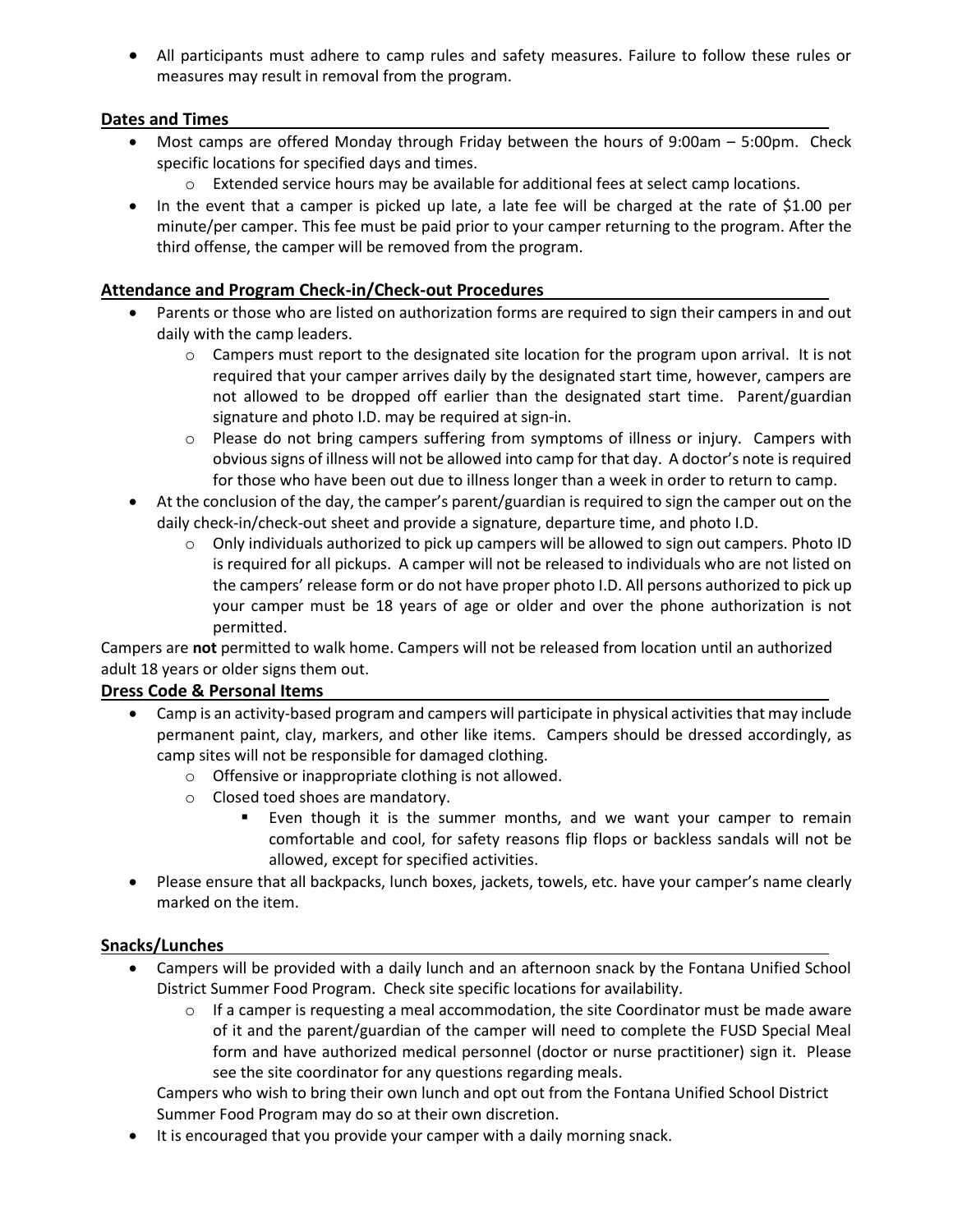- We ask that you provide a healthy snack. No candy or soda will be allowed. Campers may not share snacks with other campers due to possible allergies.
- We encourage sending your camper with a water bottle as it is warm during the summer months. If you should forget your water bottle, we will have water igloos for campers to keep hydrated throughout the day. Please have your camper's name clearly written on their water bottle.
- Please specify any food allergies in the Health History section in the Camper Information Form and inform camp staff and coordinator of these allergies. While we carefully review campers' paperwork to be informed on food allergies, we cannot guarantee that contact with allergens such as peanuts, dairy, and gluten will not occur.

#### **Inside Rules**

- Play only in assigned areas.
- Respect all individuals, staff, toys, equipment, and the facility.
- No pushing, grabbing, hitting, kicking, or biting.
- No unauthorized running, jumping, or screaming.
- No roughhousing, climbing, standing on, lifting, or carrying of each other, toys, tables, equipment, or furniture.
- No name calling, teasing, or bullying one another.
- No foul language.
- Use "indoor voice" and "walking feet" at all times.

#### **Participation**

- Only individuals who are registered may participate.
- All camps are set up to promote group participation. In order to have a great experience, campers will need to know how to follow instructions and participate in all regularly scheduled activities
- Camp operates using a ratio of campers to staff, this does not include individualized supervision; therefore, alternate programming will not be provided.

#### **Discipline**

- Campers must follow the rules of the program. Disruptive, disrespectful, or damaging behavior toward other campers, camp staff, and/or equipment is reason for dismissal. We encourage parents/guardians to discuss concerns with the Community Services Coordinator overseeing your camp.
- Stealing, vandalism, fighting, cursing, foul play, not following directions, etc. will not be tolerated.
	- **Conduct Violation Consequences\*:**  1<sup>st</sup> – Written warning, guidance, and parental contact
	- 2<sup>nd</sup> Disciplinary Action Form, parental contact, suspension, and camper will be sent home if necessary
	- 3<sup>rd</sup> Parental contact, dismissal from program
- Parent/Guardian will be held responsible for any cost/damages inflicted upon facility, park, and/or private property or equipment.
- There will be no refunds or credits for dismissal of camper.

**\*Consequences subject to change due to severity of content.**

#### **Activities**

- Camp will consist of many recreational based activities. Campers may be taking part in arts & crafts, sports, swimming, group games, and guest speakers: all while being supervised by camp staff.
- Activities will take place throughout the facility grounds including locations with pool areas.

#### **Pool/Swim Rules**

• Some camp locations include swimming during camp hours. Assigned days and times will be determined and provided to you prior to the beginning of camp. All campers swim together in the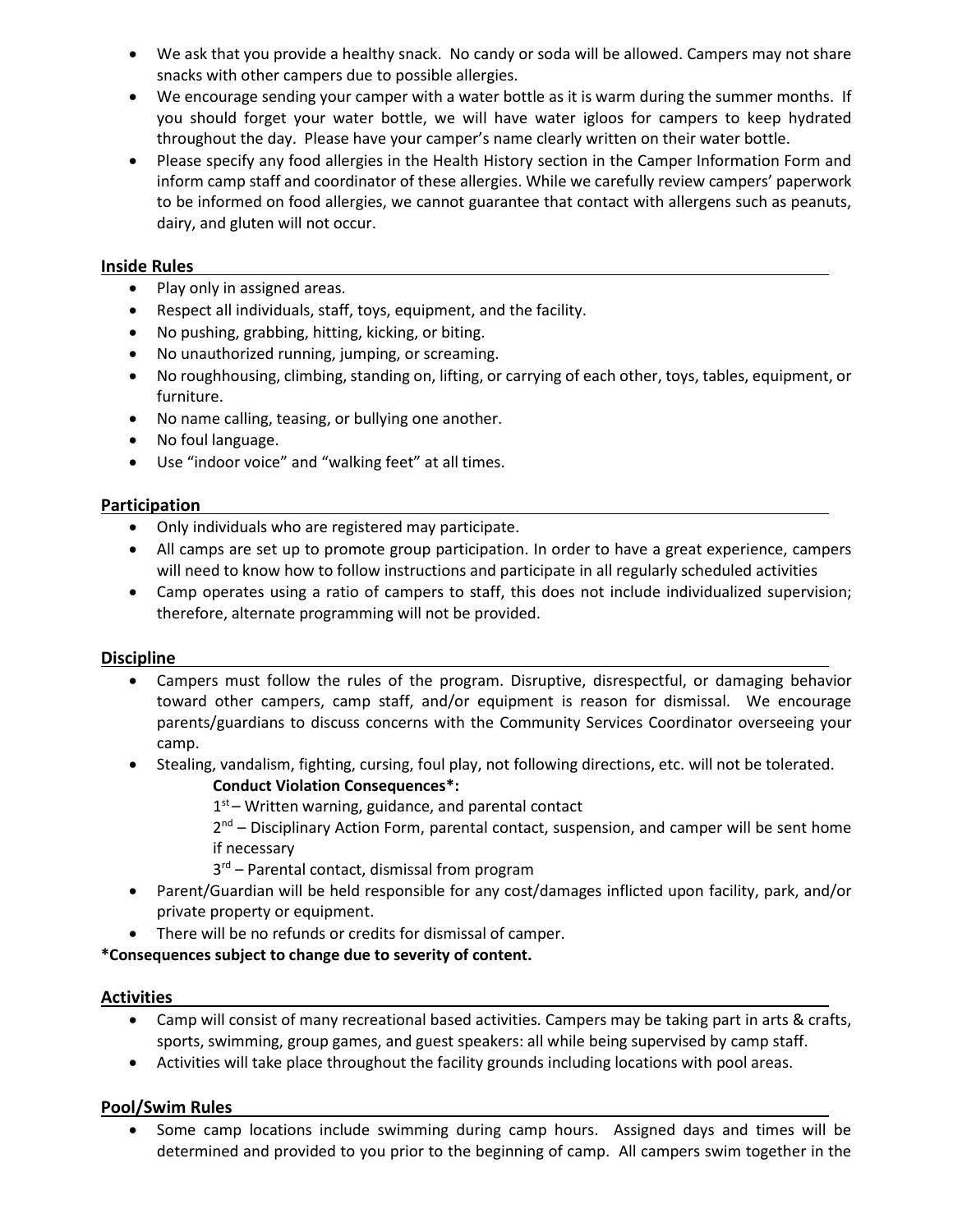pool as one group during your camper'sspecified swim time. All camp participants will be supervised by certified lifeguards and staff at all times.

- All campers will take a swim assessment to test their swimming ability.
- If your camper will be wearing sun block during Summer Camp, please make sure that it is applied to your camper prior to their arrival, and we ask that lotion is not shared with other camp participants. Your camper may bring sun block for the afternoon and will be given the opportunity to reapply prior to going swimming.
- Proper swimwear must be worn at all times. No t-shirts or basketball shorts allowed. Fitted rash guards can be worn in the pool for sun protection. Sandals are recommended during this time.
- A complete head and body shower must be taken first before entering the pool.
- Floatation devices or toys (built in floatation devices, lifejackets, water wings, balls, etc.) are not permitted.
- Hanging on ropes or lane lines in the pool is not permitted.
- Hanging, swinging, and sitting on handrails is not permitted.
- No gum chewing., No food in the pool or on the deck.
- No running, pushing, shoving, or horseplay in the pool or on the deck.
- Chicken fights, intentional splashing, and foul language will not be permitted.

#### **Diving Board Rules**

- Diving boards may not be available at all sites.
- Only one (1) bounce on boards is permitted.
- Only one (1) person on board and ladder at a time.
- Upon entry, swimmer must swim directly to the closest ladder of the pool to exit.
- Intentionally splashing lifeguards is strictly prohibited.
- The following is prohibited on the diving board
	- 1. Running on the board
	- 2. Diving from the side of the board
	- 3. Swinging on the rails
	- 4. Horseplay (flips, back dives, etc.)
	- 5. Jumping off the board while others are in designated diving area.

#### **Inclement Weather**

- Inclement weather including, but not limited to, rain, high winds, excessive heat, and lightning may restrict outdoor camp activities.
- Poor Air Quality may limit/modify outdoor activities.
	- $\circ$  The City of Fontana receives daily emails from SCAQMD regarding the air quality which may change our daily programming schedule.
	- o All activities are subject to change.

#### **Personal Belongings**

- Please keep all personal belongings at home. This includes all electronic devices such as portable gaming devices, iPads, tablets, and cell phones. Your camper will NOT have an opportunity to use these electronic devices at camp. Camp staff reserves the right to temporarily confiscate these items and release them to those authorized to pick up at the end of the day. Camp staff will not be responsible for damage or theft of these devices.
- All Campers are responsible for placing their snacks/lunch bags in the designated area at the beginning of the day.

#### **Gratuity**

• The City of Fontana Camp staff love what we do! We are very appreciative and enjoy the time you have allowed us to spend with your child. We cannot accept any tip, special value, or other consideration because of service rendered as a City employee.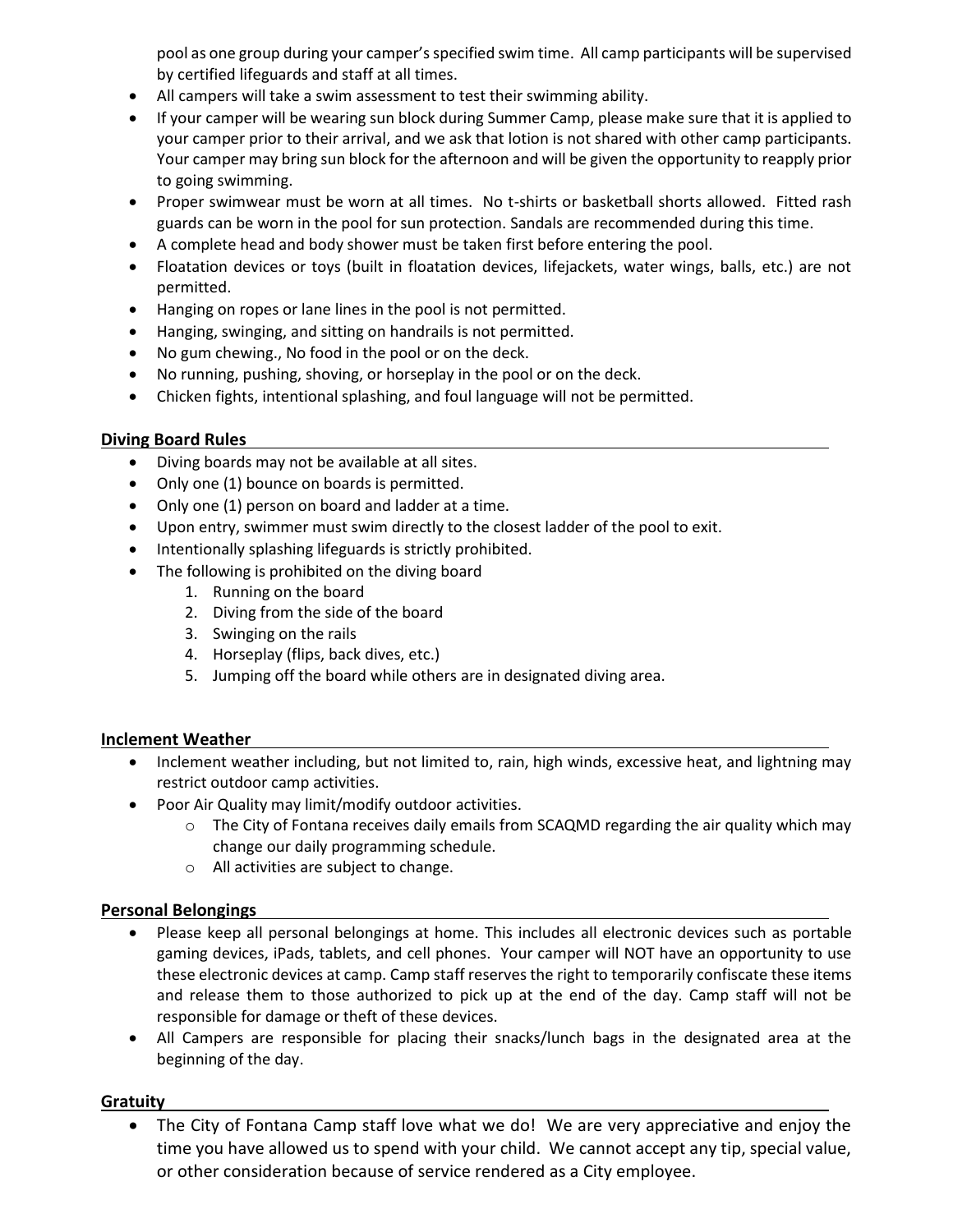# **City of Fontana Community Services Day Camp Program REGISTRATION PACKET & PARENT AGREEMENT FORM**

**PLEASE SIGN AND RETURN THIS PORTION**

| Participant's Name: |      |       |                | Birth Date: |
|---------------------|------|-------|----------------|-------------|
|                     | Last | First | M <sub>1</sub> |             |
| Camp Location:      |      |       | Dates:         |             |

#### *PROGRAM POLICIES*

Please initial the following:

- $\triangleright$  I have read and agree to abide by the Parent/Participant Rules and Policies.
- $\triangleright$  \_\_\_\_\_\_I agree to adhere to all then-current health and safety protocols, and I understand these policies as it relates to the COVID-19 pandemic are subject to change.
- $\triangleright$  My designated person(s) or I will pick up my camper on time at the end of the program each day. As of five minutes past the pick-up time, a late fee will be charged at the rate of \$1.00 per minute/per camper.
- $\triangleright$  \_\_\_\_\_\_ All person(s) authorized to pick up my camper are 18 years of age and older and listed on the release form.
- ➢ \_\_\_\_\_I will notify my camper's camp program leader or the site supervisor of any changes to the emergency contact information.
- $\triangleright$  Lunderstand that enrollment is on a "first-come-first served basis" and a list of registered campers will be kept on file as well as those on a waiting list. If my child is on the waiting list, I will await notification as to my child's first day of participation.
- $\triangleright$  \_\_\_\_\_\_I understand that fees must be paid at time of registration and that there are no refunds or credits.
- $\triangleright$  I understand that disruptive, disrespectful, and damaging behavior will not be tolerated and will be a reason for discipline and/or dismissal from the program.
- $\triangleright$  For the safety of my camper, I will make sure they have closed toed shoes daily, unless specified otherwise.
- $\triangleright$  \_\_\_\_\_\_I understand that no electronic devices or toys are allowed such as: iPads, tablets, cell phones, etc.
- $\triangleright$  \_\_\_\_\_\_I understand that I am responsible for ensuring that my camper has a healthy daily snack and lunchif they will not be participating in the lunch/snack provided.
- $\triangleright$  lunderstand that my camper may be swimming on assigned days and will send my camper with a swimsuit, towel, and sun block on those specified days.
- $\triangleright$  \_\_\_\_\_ I understand that at any time campers may be grouped together for activities including but not limited to movies, crafts, sports, swimming, etc.
- $\triangleright$  Parent/Guardian will be held responsible for any cost/damages inflicted by their camper upon city, park, and/or private property or equipment.
- $\triangleright$  I understand that I may not drop off my camper until camp program assigned start time, and I or my designated assignee has signed my camper in.
- ➢ \_\_\_\_\_ I understand that no camper will be released to walk home and will make sure to have an authorized person pick-up my camper by assigned pick-up time.

 $\triangleright$  I have read and understand the KFON Video Release form.

*I have read and understand the Registration Packet and Parent Agreement Form and will go over it with my child to ensure they understand and abide by the rules.* 

| Parent/Guardian's signature: |  | Date: |  |
|------------------------------|--|-------|--|
|------------------------------|--|-------|--|

**Parent/Guardian's signature: \_\_\_\_\_\_\_\_\_\_\_\_\_\_\_\_\_\_\_\_\_\_\_\_\_\_\_\_\_\_\_\_\_\_\_\_\_ Date: \_\_\_\_\_\_\_\_\_\_\_\_\_\_**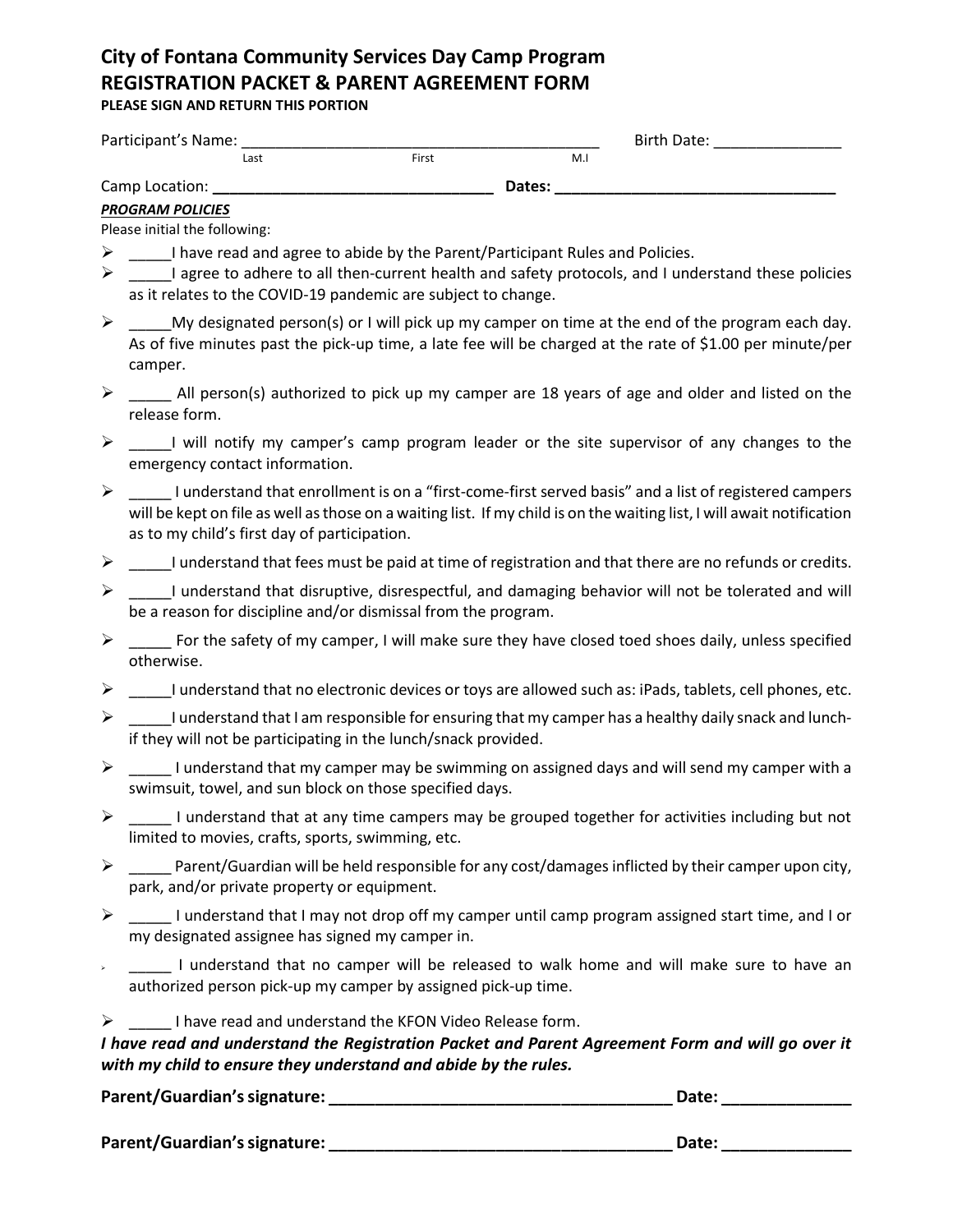### **City of Fontana Community Services Day Camp Program RELEASE OF MEDICAL AND LIABILITY & ASSUMPTION RISK**

| contacted.                                                                                                                                                                                                                     |  | Medical Release: I do hereby give permission for any certified professional or health care professional to administer any<br>type of treatment he/she deems necessary to the above child in case of any emergency and in the case that I cannot be |  |
|--------------------------------------------------------------------------------------------------------------------------------------------------------------------------------------------------------------------------------|--|----------------------------------------------------------------------------------------------------------------------------------------------------------------------------------------------------------------------------------------------------|--|
|                                                                                                                                                                                                                                |  | Date: ___________________________                                                                                                                                                                                                                  |  |
|                                                                                                                                                                                                                                |  |                                                                                                                                                                                                                                                    |  |
| Existing Medical Conditions: Note and American Conditions and American Conditions of the American Conditions of the American Conditions of the American Conditions of the American Conditions of the American Conditions of th |  |                                                                                                                                                                                                                                                    |  |

I, the same on behalf of myself: or on behalf of my minor child  $\overline{a}$ 

\_\_\_\_\_\_\_\_\_\_\_\_\_\_\_\_\_\_\_\_\_\_\_\_\_\_\_\_\_\_\_\_\_\_\_\_\_\_\_\_\_\_\_\_\_\_\_\_\_\_\_\_\_\_\_\_\_\_\_\_\_\_\_\_\_\_\_\_\_\_\_\_\_\_\_\_\_\_\_\_\_\_\_\_\_\_\_\_\_\_\_

hereby waive in advance any and all actions or causes of action and claims for injury or property damage I may have, or which may hereafter accrue to the participant, his/her heirs of other successors as a result of my participation in any activity, or activities incidental thereto, (hereinafter referred to as the "activity") sponsored by the City of Fontana. This is intended to release and hold harmless the City of Fontana and its elected officials, officers, employees, contractors, and agents. I understand the participant must be in good health prior to participating in the activity. I understand that serious accidents occasionally occur to participants during such an activity, transportation, to or from such an activity, and during activities incidental to such an activity. Knowing these risks, I expressly assume those risks and agree that under no circumstances will I, or any of the participant's heirs or successors present any claim or action against the City of Fontana. I also agree that the participant may be photographed and or filmed, and or agree to have the participant photographed and or filmed, and release the use of the photographs and or footage for publicity in City of Fontana publications and other public information materials.

**I hereby represent that I understand and am familiar with the nature of the activities in which I (or my child) will participate in this recreation program. I personally read and understand this release.**

|                               |                                                                                                                                                                                                                                | Date:              |  |
|-------------------------------|--------------------------------------------------------------------------------------------------------------------------------------------------------------------------------------------------------------------------------|--------------------|--|
|                               |                                                                                                                                                                                                                                | Date: ____________ |  |
|                               | Grade: School: School: School: School: School: School: School: School: School: School: School: School: School: School: School: School: School: School: School: School: School: School: School: School: School: School: School: |                    |  |
|                               |                                                                                                                                                                                                                                |                    |  |
|                               |                                                                                                                                                                                                                                |                    |  |
| <b>SITE DIRECTOR USE ONLY</b> |                                                                                                                                                                                                                                |                    |  |
|                               | Date Application Received: Emergency / Health Form Completed: YES NO                                                                                                                                                           |                    |  |
|                               | Shirt Size: Attended Parent Orientation: YES NO                                                                                                                                                                                |                    |  |
|                               | Notes: Notes: And the Contract of the Contract of the Contract of the Contract of the Contract of the Contract of the Contract of the Contract of the Contract of the Contract of the Contract of the Contract of the Contract |                    |  |
|                               |                                                                                                                                                                                                                                |                    |  |
|                               |                                                                                                                                                                                                                                |                    |  |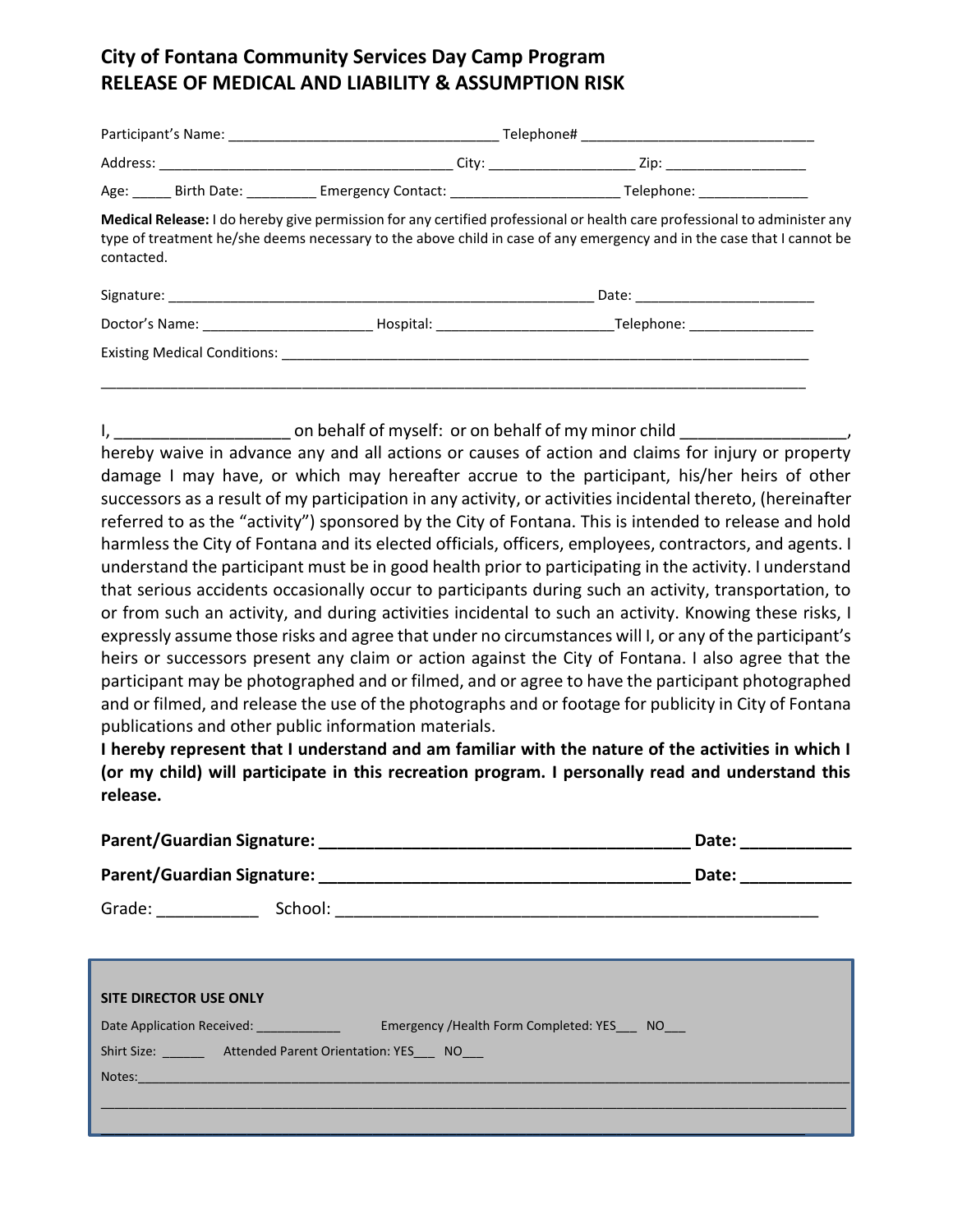### **City of Fontana Community Services Day Camp Program CAMPER INFORMATION FORM**

| Does your child have a sibling attending camp? YES / NO If yes, name of sibling: __________________  |  |  |
|------------------------------------------------------------------------------------------------------|--|--|
|                                                                                                      |  |  |
| Has child attended a previous camp program? $\Box$ YES $\Box$ NO                                     |  |  |
| Camper's swimming skill level: Beg. ____ Int. _____ Adv. ____                                        |  |  |
| Does your child have any special medical conditions? No Nes (Diabetes, seizures, asthma, etc.)       |  |  |
| Does your child have any allergies or medication? NO NES (If so, please describe)                    |  |  |
| Does your child have limitations to physical activity? $\Box$ NO $\Box$ YES (If so, please describe) |  |  |

**I hereby authorize City of Fontana Staff and/or emergency first responders to act for me according to their best judgment in any emergency requiring medical or dental attention.**

| Parent/Guardian's signature | Date |
|-----------------------------|------|
| Parent/Guardian's signature | Date |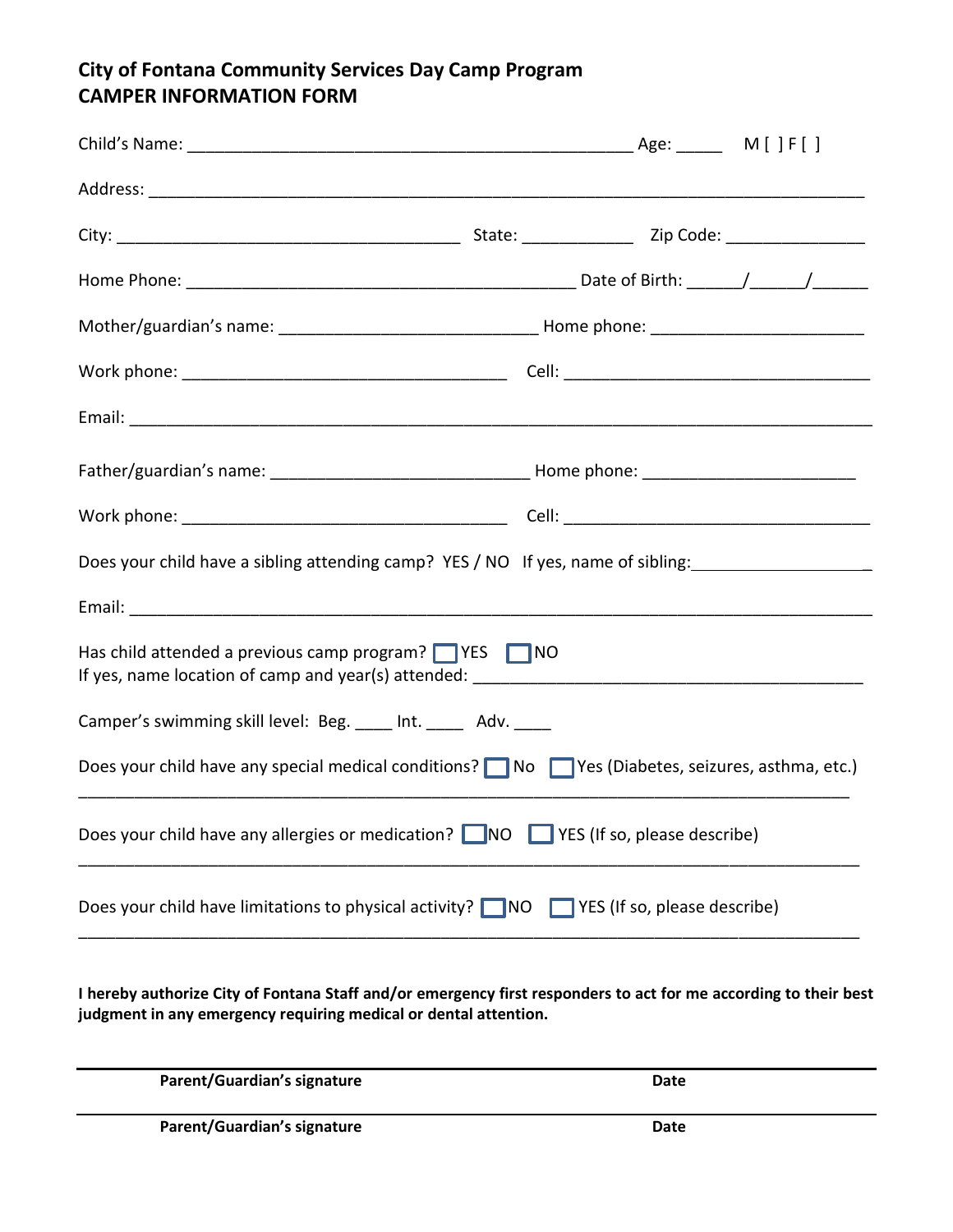#### **City of Fontana Community Services Day Camp Program**

Ē.

E

#### **AUTHORIZATION TO PICK UP and EMERGENCY CONTACT LIST**

(Note: your emergency contact should live within 25 miles of the center your child attends camp. If your child requires an inhaler or special medication, and it is difficult for you to make yourself available, your emergency contact is the person you will leave these items with).

Please list all individuals who are authorized to pick up your child/children.

*MOTHER/GUARDIAN AND FATHER/GUARDIAN MUST BE INCLUDED ON THIS FORM.*

**All individuals must be at least 18 years of age with a valid photo I.D. at the time of pick up.**

*\*Staff will always try to contact a parent first. In the case the parent cannot be reached staff will contact the emergency contact in the order listed.*

|            | Does this person have authorization to make changes to this Packet? ___ yes ___ no                                                                                                                             |  |
|------------|----------------------------------------------------------------------------------------------------------------------------------------------------------------------------------------------------------------|--|
|            |                                                                                                                                                                                                                |  |
|            |                                                                                                                                                                                                                |  |
|            | Alternate Number: __________________________________Is this person an emergency contact? _______ yes _______ no<br>Does this person have authorization to make changes to this Packet? ___ yes ___ no          |  |
|            |                                                                                                                                                                                                                |  |
|            |                                                                                                                                                                                                                |  |
|            | Does this person have authorization to make changes to this Packet? __ yes __ no                                                                                                                               |  |
|            |                                                                                                                                                                                                                |  |
|            | Driver's License #: _____________________Contact Number: ________________________                                                                                                                              |  |
|            | Does this person have authorization to make changes to this Packet? ___ yes ___ no                                                                                                                             |  |
|            |                                                                                                                                                                                                                |  |
|            |                                                                                                                                                                                                                |  |
|            |                                                                                                                                                                                                                |  |
| necessary. | Does this person have authorization to make changes to this Packet? _____ yes ____ no<br>*Only individuals listed on this sheet will be authorized to pick up your child. Additional sheets may be attached if |  |
|            | I grant permission for the above-mentioned individuals to pick up my child from camp. I release all liability and                                                                                              |  |

**responsibility from the City of Fontana for any issues that may develop from such persons taking my child from the premises.**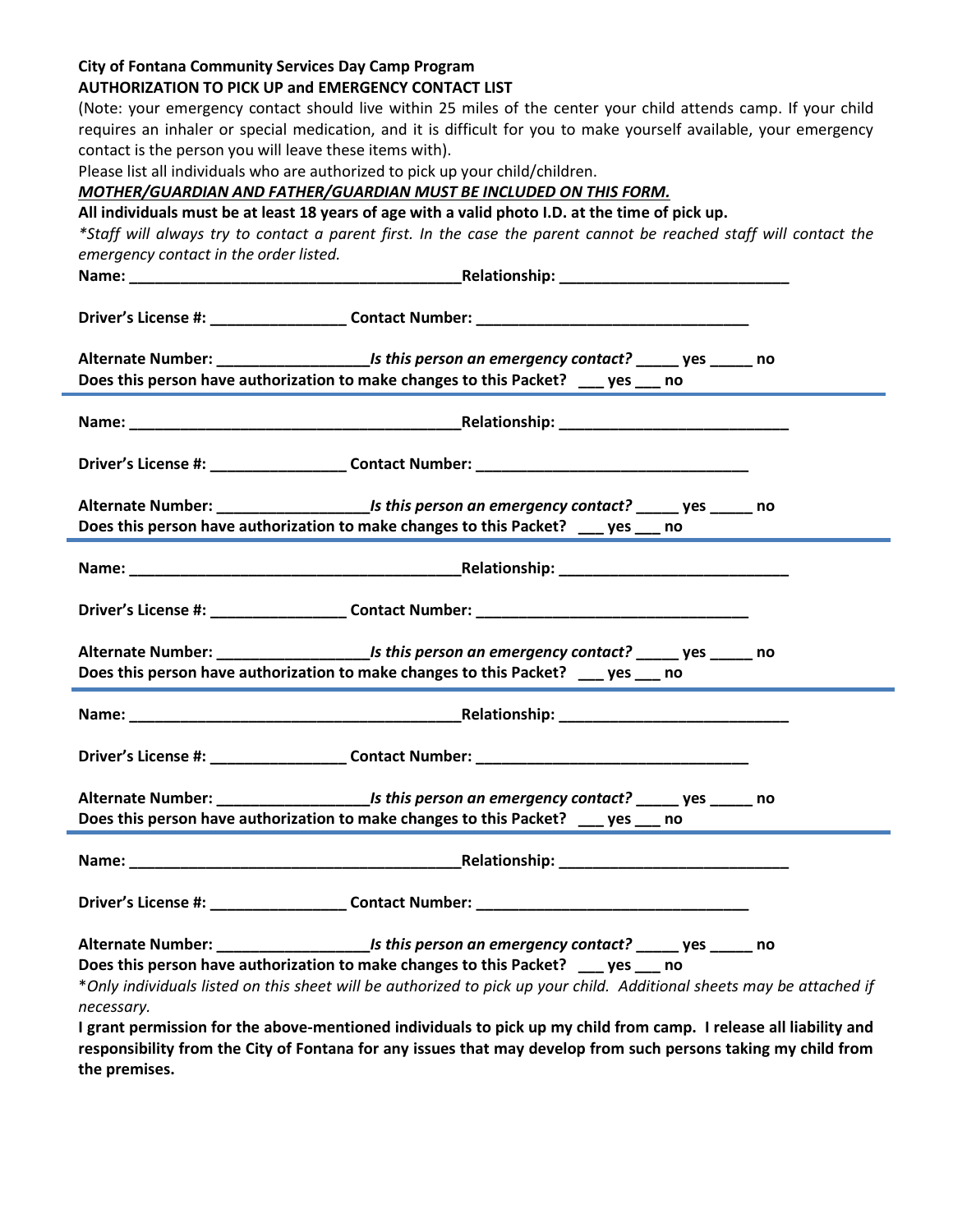| <b>Facilities Division Late Pick-Up Form</b><br>FONTAN                                                                                                                                                                                                                                                                                                 |                                                                                                                 |                              |
|--------------------------------------------------------------------------------------------------------------------------------------------------------------------------------------------------------------------------------------------------------------------------------------------------------------------------------------------------------|-----------------------------------------------------------------------------------------------------------------|------------------------------|
| <b>Student Name:</b>                                                                                                                                                                                                                                                                                                                                   |                                                                                                                 | Date:                        |
|                                                                                                                                                                                                                                                                                                                                                        | Child(ren) $X $1 X$ _______<br>mins late $=$ \$                                                                 |                              |
| <b>Parent Name:</b>                                                                                                                                                                                                                                                                                                                                    |                                                                                                                 |                              |
| Home Address:                                                                                                                                                                                                                                                                                                                                          |                                                                                                                 |                              |
| Home Phone Number:                                                                                                                                                                                                                                                                                                                                     |                                                                                                                 | <b>Cell Phone Number:</b>    |
| <b>Employee</b>                                                                                                                                                                                                                                                                                                                                        | <b>Print Name</b>                                                                                               | <b>Date</b>                  |
| <b>Parent /Guardian/</b><br><b>Authorized</b>                                                                                                                                                                                                                                                                                                          |                                                                                                                 |                              |
| <b>Person</b>                                                                                                                                                                                                                                                                                                                                          | <b>Name and Signature</b><br><b>Date</b>                                                                        |                              |
|                                                                                                                                                                                                                                                                                                                                                        | All Late payments must be paid in full before returning to next scheduled program day<br><b>OFFICE USE ONLY</b> |                              |
| Date Inputed:                                                                                                                                                                                                                                                                                                                                          | <b>Staff Name:</b>                                                                                              | Date:<br><b>Amount Paid:</b> |
| <b>White-Customer</b>                                                                                                                                                                                                                                                                                                                                  | <b>Pink-Control Counter</b>                                                                                     | <b>Yellow-File</b>           |
|                                                                                                                                                                                                                                                                                                                                                        |                                                                                                                 |                              |
| <b>Accordinting to the City of Fontanta Late Fee Policy:</b><br>This fee is to cover costs associated with parents arriving late to pick-up their<br>participant at any City Program; \$1.00 per mintue/per participant, after first five<br>mintues of program ending.<br>I understand the policy and will make payment by next schedule program day. |                                                                                                                 |                              |
| Sign<br><b>Date</b>                                                                                                                                                                                                                                                                                                                                    |                                                                                                                 |                              |